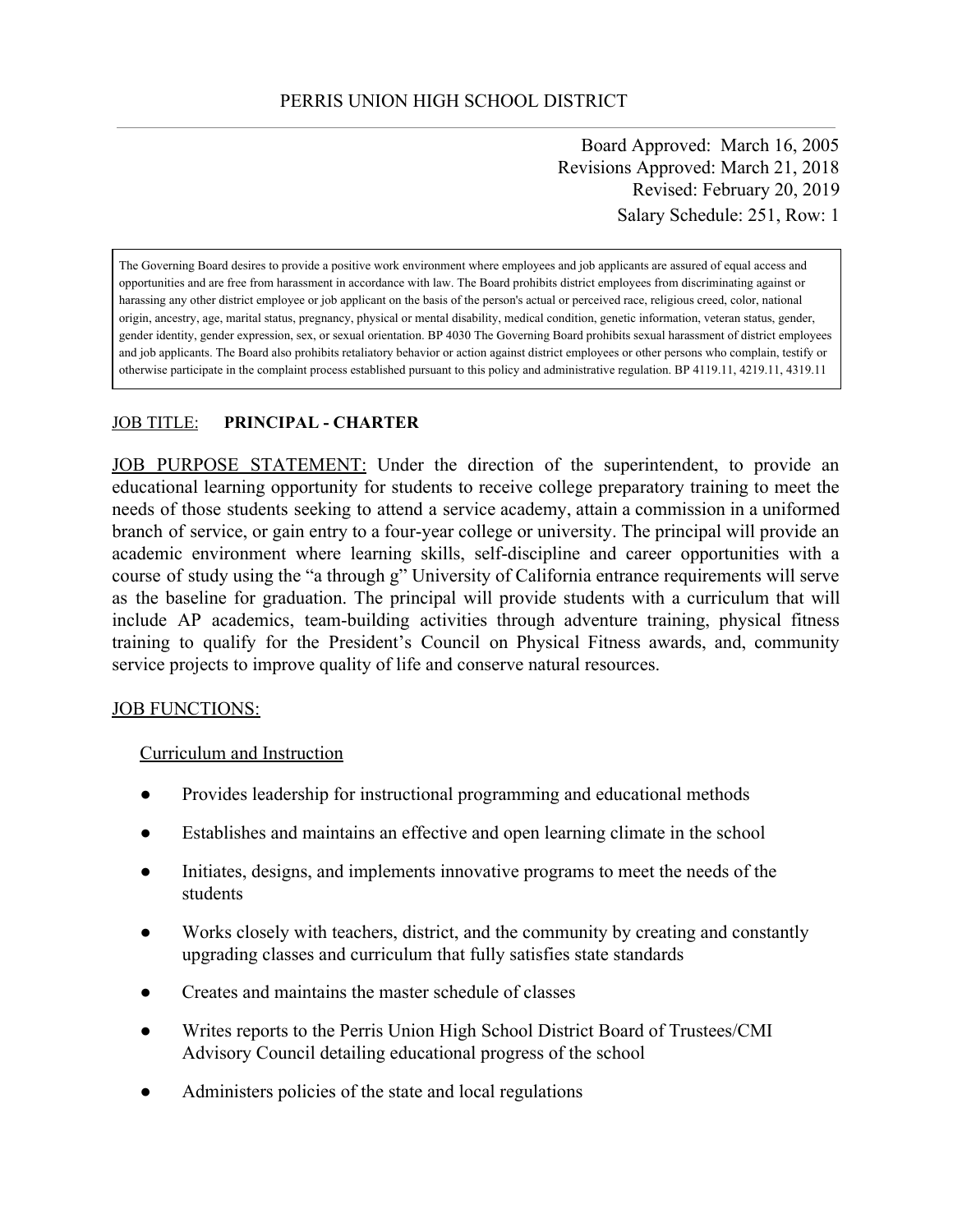## JOB TITLE: **PRINCIPAL-CHARTER** Page 2 of 5

#### JOB FUNCTIONS (continued):

- Ensures improved student performance and measures performance through appropriate means
- Implements and maintains all WASC recommendations by ensuring that the school constantly meets WASC standards and other statutory requirements
- Ensures that needed educational supplies are available

## Technology

- **●** Provides leadership and promotes the use of technology.
- Uses knowledge of computers, software, and Internet to advance school through constant hardware and software improvement
- Institutes a program of ongoing technology training for staff and teachers

## Staff Relations

- Recruits, screens, and hires staff under the supervision of the Perris Union High School District.
- Supervises, trains, and assigns the school staff
- Creates the evaluation process and evaluates staff in conjunction with the CMI Advisory Council
- Orients newly assigned staff and assists in their development
- Creates and maintains a staff handbook
- Leads staff meetings to seek and provide communication for the proper functioning of the school
- Institutes, maintains, and encourages a system of professional development to ensure constant professional growth of staff, ensuring that staff participates in conferences and committees

## Student Relations

- Maintains a positive atmosphere that engenders learning for all students
- Maintains student discipline in accordance with state laws
- Develops and constantly improves the student orientation program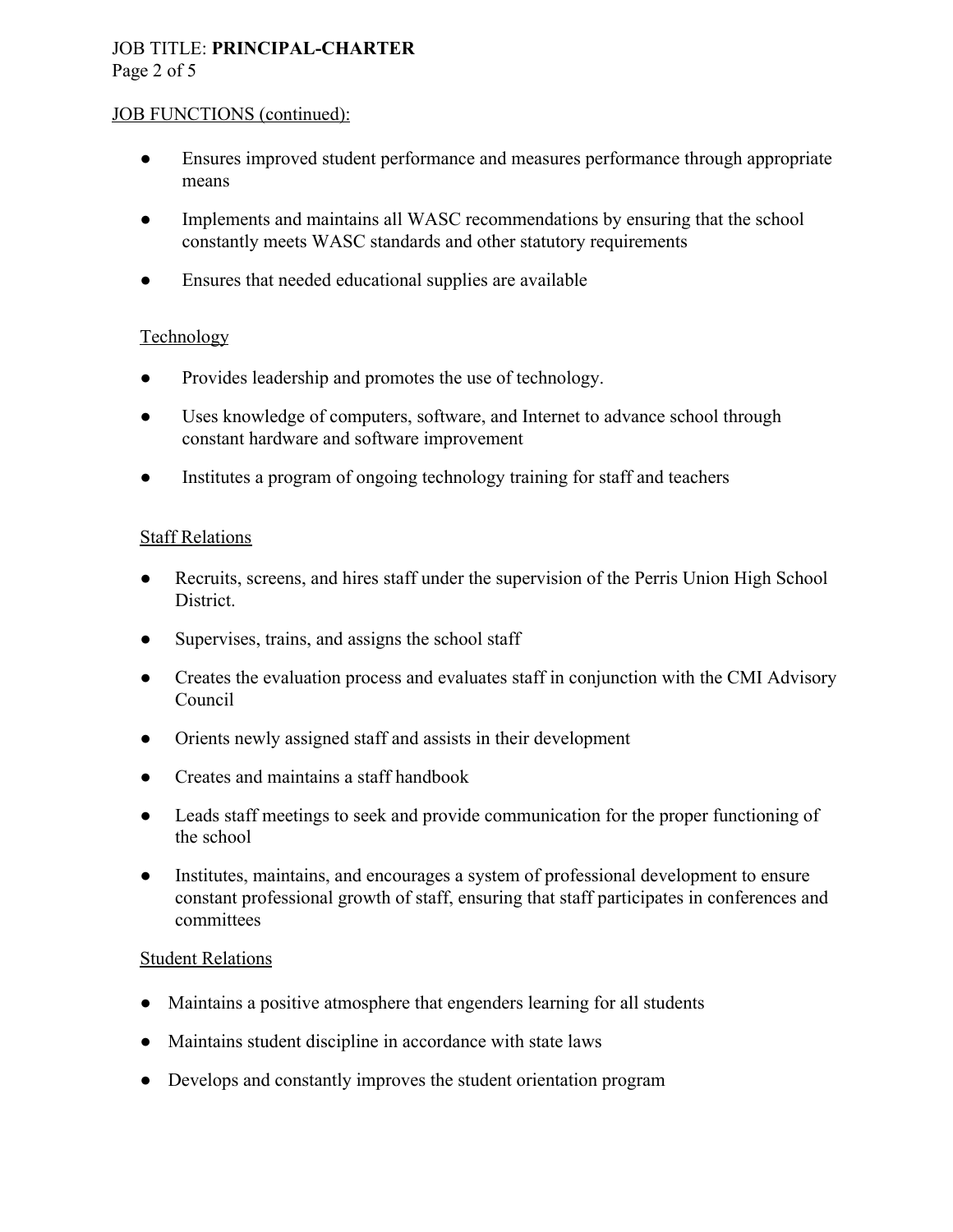## JOB TITLE: **PRINCIPAL-CHARTER** Page 3 of 5

#### JOB FUNCTIONS (continued):

- Creates and maintains the student/parent handbook
- Develops programs and curriculum to fit the needs of students of all levels
- Institutes and maintains a counseling program to assist students in the educational and career decisions
- Encourages and assists the formation of student government, clubs, and organizations to foster community among the student body
- Solicits and considers student input in creation and evaluation of school programs

#### District Relations

- Attends all district principal's meetings
- Coordinates with district payroll and accounting to ensure budget and law compliance

#### Fiscal Responsibilities

- Prepares and submits the school budget to the Perris Union High School District and California Military Institute Advisory Council and monitors the expenditure of funds
- Investigates and reports to the Perris Union High School District and the CMI Advisory Council any new funding sources, both public and private and pursues such funding where appropriate
- Maintains systematic records and inventories

## Community Relations

- Responds to and is sensitive to concerns of parents and community members
- Develops a spirit of cooperation between school and community
- Maintains oversight of the school public relations operation
- Represents school in professional and community groups
- Reports to parents and community on the status of the school

## PHYSICAL ABILITIES:

- Visual ability to read handwritten or typed documents, and the display screen of various office equipment and machines
- Able to communicate and obtain information in English PHYSICAL ABILITIES (continued):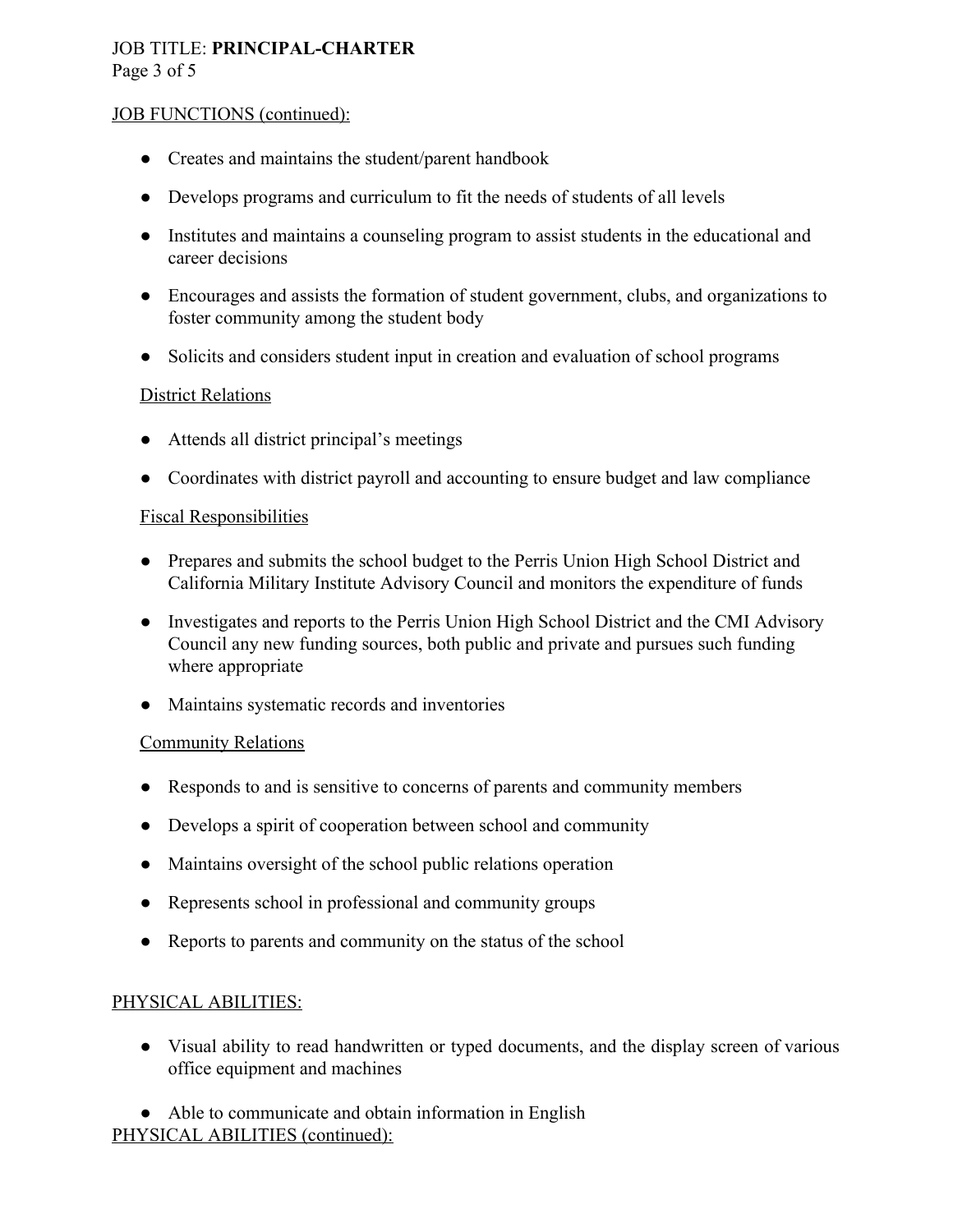#### JOB TITLE: **PRINCIPAL-CHARTER** Page 4 of 5

- Able to sit (for sustained periods of time), stand, stoop, kneel, bend, lift up to  $(25)$ pounds), carry up to (25 pounds) and walk
- Able to climb slopes, stairs, steps, ramps and ladders
- Able to operate office machines and equipment in a safe and effective manner

#### JOB QUALIFICATIONS:

#### Education:

- Advanced coursework in school law, finance, and personnel
- Master's Degree from an accredited institution of higher learning is preferred
- Doctorate Degree desirable

#### Experience:

- Five (5) or more years of successful teaching experience, secondary-level preferred.
- Two (2) or more years of successful administrative experience as an Assistant Principal, secondary-level preferred.
- Demonstrated expertise in curriculum/instructional leadership
- Demonstrated expertise in personnel supervision, budget development, facilities management, and community relations
- ●

## Experience Preferred:

• Prior military experience at the Commissioned Officer level

## JOB QUALIFICATIONS – continued

## Licenses, Certifications, Bonding, and/or Testing:

- Valid California teaching credential
- Valid California Administrative Services Credential authorizing the supervision of K-12 schools
- TB Clearance
- Drug/Alcohol Clearance
- Valid Driver's License or ability to obtain one